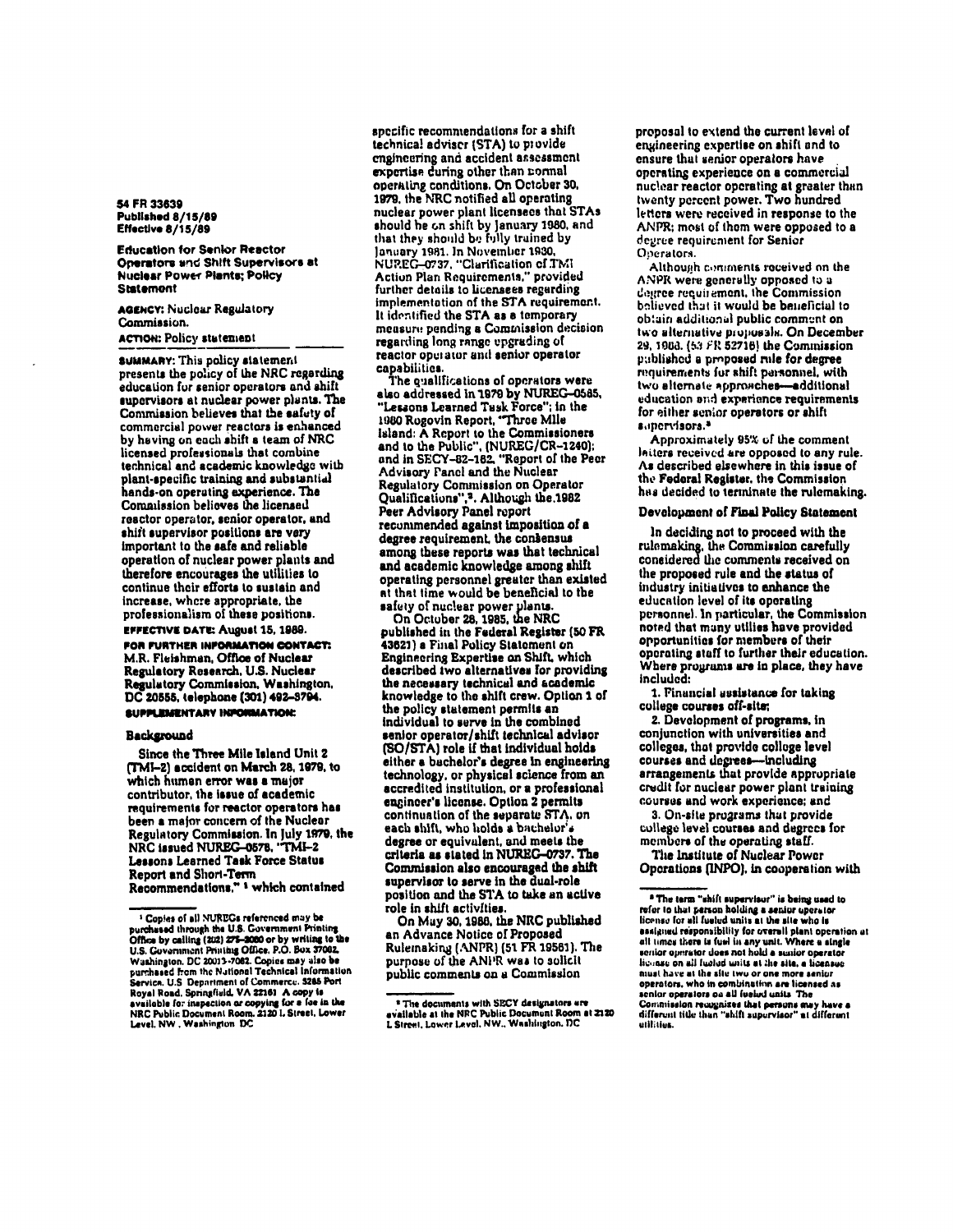many nuclear utilities, has developed "Principles for Enhancing Professionalism of Nuclear Personnel", dated March 1, 1989. INPO encourages utilities to implement these principles. Among other important matters, these principles directly address developing management personnel and managing operations department personnel. In particular, they encourage that:

Management development and selection practices reflect the fact that work in plant operation provides the broad, integrated view of plant activities needed by nuclear managers. Individuals with experience in day-to-day plant operations are considered as an important source of management talent. The policies and practices that govern career<br>development ensure that individuals are aware of the opportunity to develop into management positions and that selected individuals are encouraged and provided with opportunities to pursue this career path.

Promotion and management development practices seek a balance between career operations individuals and others who obtain operations experience as part of their career<br>development. Operations personnel with the potential to fill key management positions are experience in other groups. Also, other personnel with the potential to fill key management positions are provided an opportunity for obtaining an SRO (Senior Reactor Operator) license or certification and operations experience. Engineers who hold bachelors degrees in technical fields are considered a key source of such personnel

While a college degree in a technical field is not a necessary requirement for operations<br>positions, operators with bachelors degrees in technical subjects have a greater likelihood of promotion to and success in management positions. Management practices ensure that en appropriate number of personnel with such degrees, or the potential and desire for acquiring such degrees, are selected for operations positions. In addition. management assists and encourages selected operators who have the potential to acquire bachelors degrees; programs that lead to degrees in technical subjects are given preference. To assist in accomplishing this, college credits may be sought for successful completion of utility training programs.

In addition, INPO has an effort underway to review the training and education requirements for shift supervisors, with the goal of ensuring that shift supervisors have the necessary knowledge, skills, understanding, and the education to supervise the safe operation of a nuclear power plant.

The NRC monitors the level of technical knowledge of licensed operating personnel with its licensing and requalification examinations and inspection programs to ensure that personnel holding these important positions are receiving the training needed, and are otherwise qualified, to meet the requirements of the jobs. The Commission is convinced that the existing level of technical knowledge of licensed personnel is sufficient to safely operate nuclear power plants and ensure the protection of the health and safety of the public.

However, since the level of technical knowledge of the shift operating staff has a direct bearing on the safety of nuclear power plants, the Commission continues to look for measures that can further improve the capability of the shift operating staff. The following policy statement presents our views concerning education for senior operators and shift supervisors.

## **Policy Statement**

The Commission believes that the level of engineering and technical knowledge of shift operating personnel has a direct bearing on the safety of nuclear power plants. Accordingly, the Commission believes that the safety of commercial power reactors is enhanced by having on each shift a team of NRClicensed professionals 4 that combine technical and academic knowledge with plant-specific training and substantial hands-on operating experience.

The Commission's position is predicated on the fact that, even though reactor licensees try to anticipate and address in training programs and reactor operating procedures all conceivable situations which could arise during normal and off-normal operation, there will always be the potential for situations to arise which are not covered through training or operating procedures. The Commission is persuaded that there is a need for some individuals on each nuclear power plant operating shift who have an innate understanding of the systems-level performance of a nuclear power plant. The types of knowledge that are needed are scientific and engineering fundamentals and the basic scientific principles that govern the behavior of electrical, mechanical, and other engineered systems. This is precisely the type of knowledge that academic institutions develop and convey well and that forms the basis of an academic degree program in a technical discipline. A program of scientific and engineering. studies should provide plant operating personnel an enhanced capacity for reasoning and judgement, as well as enhanced confidence, to perform better during both normal and off-normal

operation, but particularly in the stressful and complex environment surrounding reactor transients and accidents which may arise in the course of reactor operations. Individuals with such education can utilize their in-depth knowledge when called upon to assess the causes of a novel incident and determine the appropriate responses.

The Commission further believes that programs which encourage experienced nuclear professionals to obtain college degrees and personnel with degrees to obtain a senior operator license and hands-on operating experience create an important source of management talent for the industry. Such individuals are more likely to be selected for management positions and, because of their understanding of the unique operational problems associated with nuclear power plant operation, are in a better position to enhance nuclear safety by fostering a strong safety culture within their organization.

For there reasons, the Commission endorses the INPO "Principles for Enhancing Professionalism of Nuclear<br>Personnel" dated March 1, 1989, for implementation at each nuclear utility.

Specifically, the Commission encourages nuclear plant licensees to continue to develop and implement programs that permit operating personnel to obtain college degrees from accredited institutions. Those persons with ability and desire should be given every opportunity to further their education in order to best serve the interest of nuclear safety.

Additionally, the Commission encourages nuclear plant licensees to hire college graduates for positions on the operating staff. Licensees should<br>actively work to make operating staff positions, including the plant specific training and development programs. attractive to college graduates with technical or science degrees in relevant disciplines from accredited institutions. The Commission particularly encourages the recruitment of graduates with physical science, engineering, or engineering technology degrees from accredited institutions which have accredited programs.

Utilities should continue to develop reactor operators and senior operators who have a significant amount of handson operational experience. It is. desirable to have senior operators on shift who have progressed through the typical experience path. including the auxiliary operator and reactor operator positions.

The Commission recognizes the necessity for licensees to provide operators on shift with a strong

<sup>&</sup>lt;sup>4</sup> The term "professionals" is being used to refer<br>to persons who have demonstrated competence to operate a nuclear power plant and who adhere to the highest technical and ethical standards for reactor operations. These persons may or may not hold an academic degree.